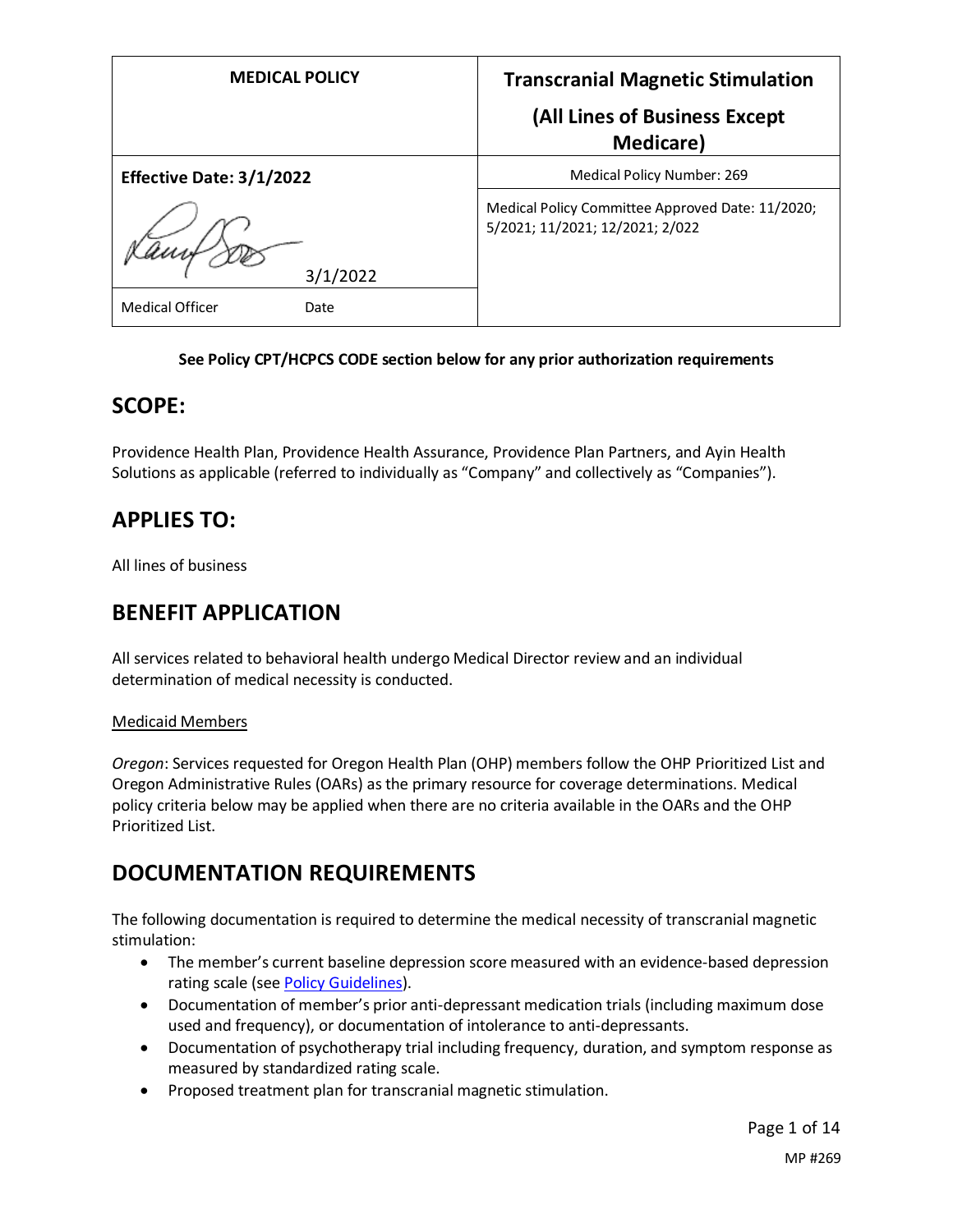# **POLICY CRITERIA**

**Note**: Transcranial magnetic stimulation (TMS) using an FDA-approved device is not recommended for patients under 18 years of age.

## *Initial Treatment*

- I. Transcranial magnetic stimulation (TMS) using an FDA-approved device may be considered **medically necessary and covered** for the treatment of major depressive disorder (MDD) when **all** of the following criteria are met (A.-E..):
	- A. Diagnosis of severe major depressive disorder, documented by an evidence-based depression rating scale (se[e Policy Guidelines\)](#page-2-0); **and**
	- B. Patient meets **at least one** of the following criteria (1.-2.):
		- 1. Depression symptoms of the current episode (i.e. beginning within the past 36 months) have not responded to **at least 3** antidepressant medication trials (approved by the FDA for the treatment of MDD) from at least two different agent classes, at either the FDA-approved maximal dose or the maximally clinicallytolerated dose for a duration of at least 6 weeks (se[e Policy Guidelines\)](#page-2-1); **or**
			- 2. The individual has a documented inability to tolerate three antidepressant medication trials from at least two agent classes as described above; **and**
	- C. Therapist's documentation from the current depressive episode (i.e. within the past 36 months) showing that depression symptoms have not responded to a 6-week trial of an evidence-based psychotherapy known to be effective in the treatment of MDD (unless contraindicated) as measured by standardized rating scales (se[e Policy Guidelines\)](#page-2-0); **and**
	- D. TMS is ordered and supervised by a psychiatrist or psychiatric nurse practitioner; **and**
	- E. The TMS treatment plan consists of up to 30 sessions (five days a week for six weeks) followed by six tapering sessions over three weeks (i.e. three treatments in first week, two treatments the next week, and one treatment the final week) for a maximum total of 36 sessions.
- II. Transcranial magnetic stimulation (TMS) for the treatment of major depressive disorder is considered **not medically necessary and not covered** when criterion I. above is not met, including but not limited to the following (A.-D.):
	- A. Transcranial magnetic stimulation maintenance therapy;
	- B. Use of TMS for treating indications other than major depressive disorders, including but not limited to, obsessive-compulsive disorder and migraine with aura;
	- C. Patient with active psychoses and/or catatonia where an immediate clinical response is needed.
	- D. Patient has one of the FDA contraindications for TMS (see [Policy Guidelines\)](#page-2-1).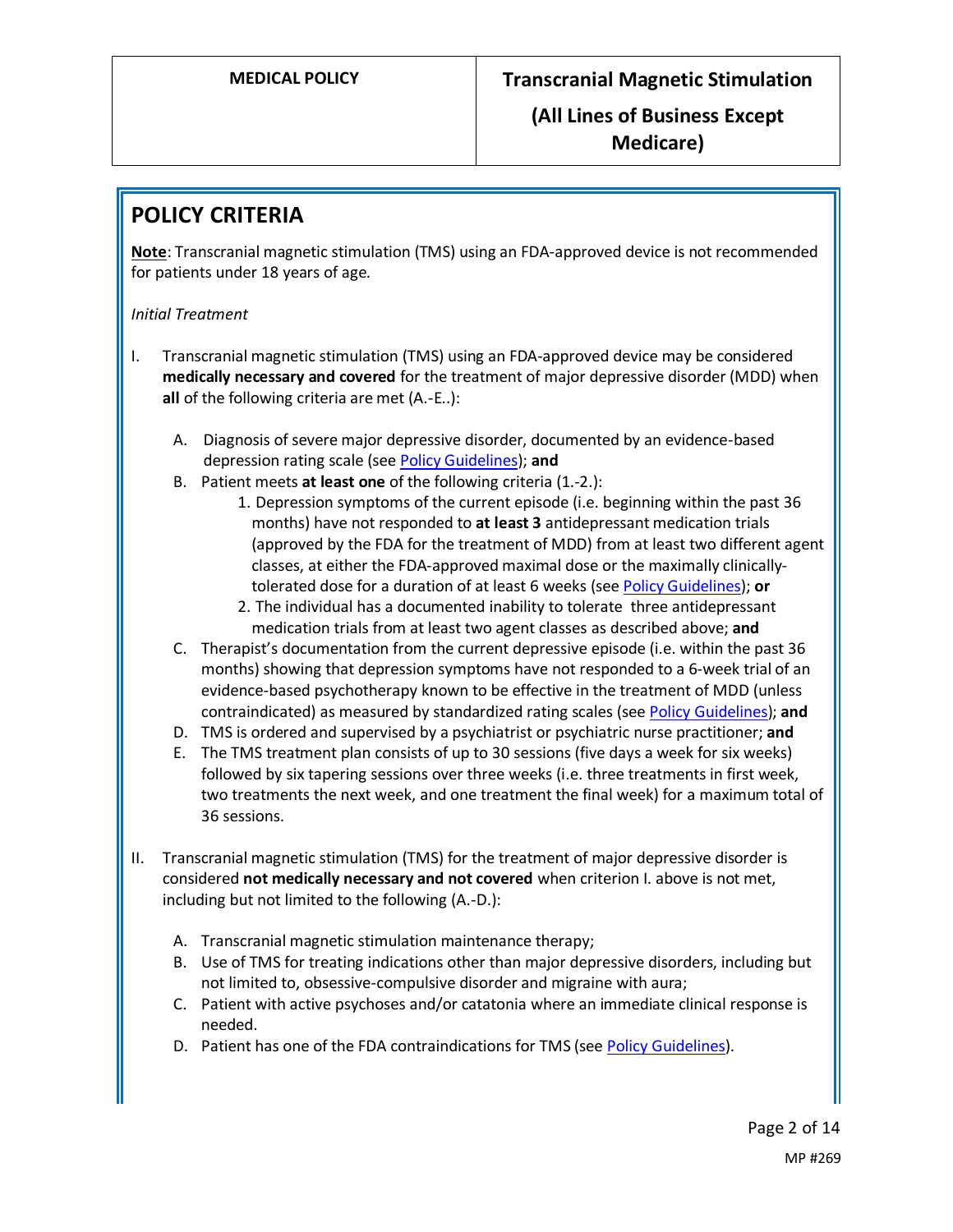*Subsequent Treatment(s)*

- III. Subsequent transcranial magnetic stimulation treatment(s) may be considered **medically necessary and covered** for a recurrence or an acute relapse of major depressive disorder when **both** of the following criteria are met (A.-B.):
	- A. Criteria for initial TMS therapy were met prior to the first course of TMS (see criterion I. above); **and**
	- B. Previous TMS treatment(s) reduced clinical symptom severity, as evidenced by a 50% reduction on an evidence-based depression rating scale (se[e Policy Guidelines](#page-2-0)).
- IV. Subsequent transcranial magnetic stimulation treatments is considered **not medically necessary and not covered** for a recurrence or an acute relapse of major depressive disorder when criterion III. above is not met.

Link t[o Policy Summary](#page-10-0)

## **POLICY GUIDELINES**

<span id="page-2-1"></span>*Antidepressant Medication Trials –* The addition of an augmenting agent to a medication trial would be considered an additional trial.

*Contraindications:* Contraindications for transcranial magnetic stimulation include, but may not be limited to the following*:*

- Individuals who are actively suicidal;
- Individuals with a history of substance use, eating disorders, or post-traumatic stress disorder whose symptoms are the primary contributors to the clinical presentation;
- Individuals with a history of or risk factors for seizures during TMS therapy;
- Individuals with vagus nerve stimulators or implants controlled by physiologic signals, including pacemakers, and implantable cardioverter defibrillators;
- Individuals who are pregnant or nursing;
- Individuals who have conductive, ferromagnetic, or other magnetic-sensitive metals implanted in their head within 30 cm of the treatment coil (e.g. metal plates, aneurysm coils, cochlear implants, ocular implants, deep brain stimulation devices, and stents);
- Individuals who have active or inactive implants (including device leads), including deep brain stimulators, cochlear implants, and vagus nerve stimulators;
- Individuals with active psychoses or catatonia where a rapid clinical response is needed.

<span id="page-2-0"></span>*Depression Rating Scales*: Examples of evidence-based rating scales include: Beck's Depression Inventory (BDI), Hamilton Depression Rating Scale (HDRS), the Montgomery-Asberg Depression Rating Scale (MADRS), and the Patient Health Questionnaire-9 (PHQ-9).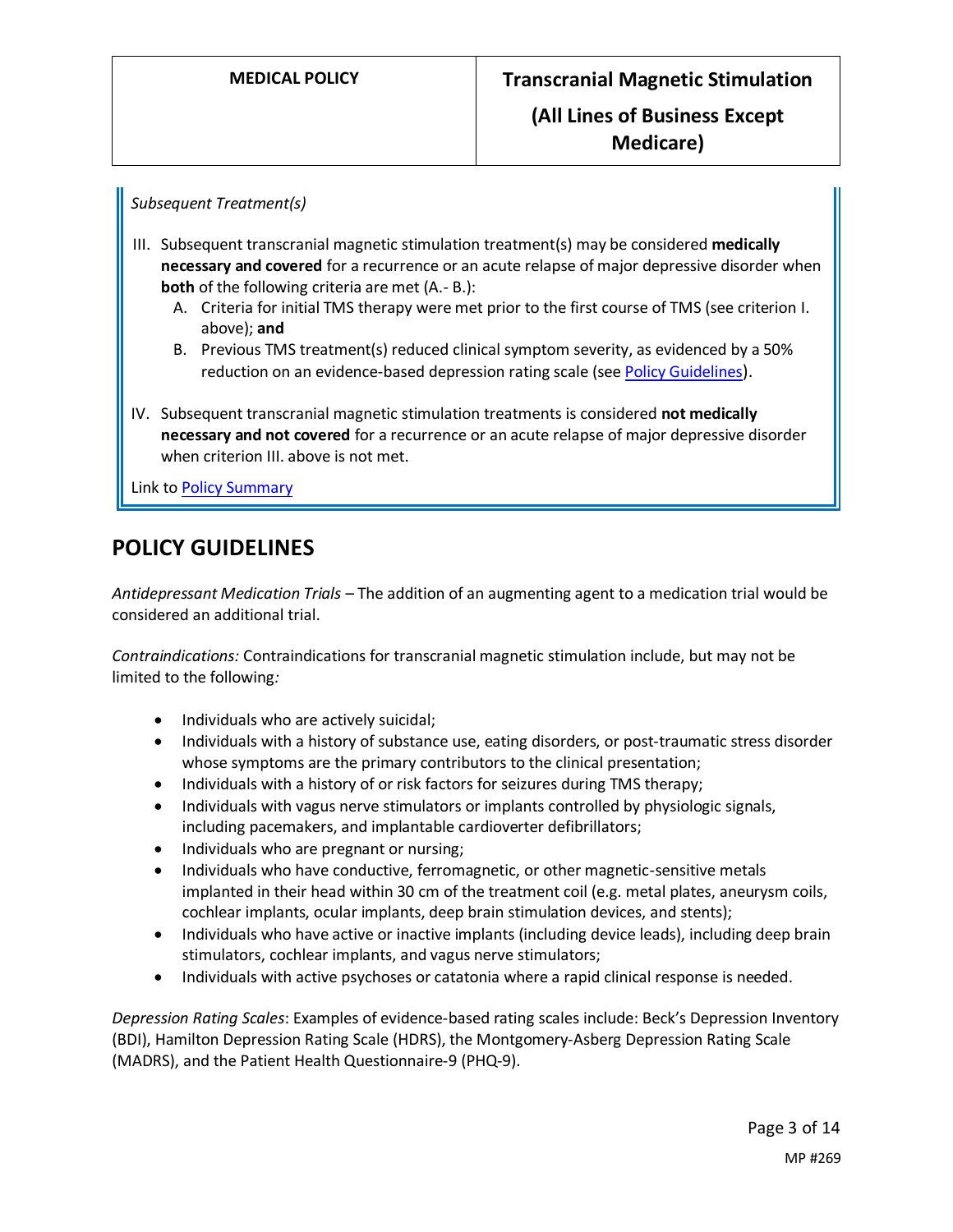# **CPT/HCPCS CODES**

| <b>All Lines of Business Except Medicare</b> |                                                                                                                                                                          |
|----------------------------------------------|--------------------------------------------------------------------------------------------------------------------------------------------------------------------------|
| <b>Prior Authorization Required</b>          |                                                                                                                                                                          |
| 90867                                        | Therapeutic repetitive transcranial magnetic stimulation (TMS) treatment; initial,<br>including cortical mapping, motor threshold determination, delivery and management |
| 90868                                        | Therapeutic repetitive transcranial magnetic stimulation (TMS) treatment; subsequent<br>delivery and management, per session                                             |
| 90869                                        | Therapeutic repetitive transcranial magnetic stimulation (TMS) treatment; subsequent<br>motor threshold re-determination with delivery and management                    |

## **DESCRIPTION**

## Indications

## *Major Depressive Disorder*

Major depressive disorder (also referred to as clinical depression) is a common mental disorder that i mood, behavior, and various physical functions (e.g. appetite, sleep, concentration). Possible causes include a combination of biological, psychological and social sources, which may alter certain neural circuits in the brain. Resultant symptoms can include persistent feelings of sadness, irritability, fatigue and lack of interest in daily activities.

### *Migraine with Aura*

Migraine with aura refers to sensory disturbances that occur shortly before a migraine attack. Disturbances can include seeing sparks, flashes of light, blind spots and other vision changes usually lasting between 20 to 60 minutes.

### *Obsessive Compulsive Disorder*

Obsessive-Compulsive Disorder (OCD) is a common, chronic, menatl disorder in which a person has uncontrollable, recurring thoughts and/or behaviors that interfere with daily life. Common themes include a fear of germs or a need for objects to be arranged in a specific order .

### **Treatments**

### *Transcranial Magnetic Stimulation*

Repetitive transcranial magnetic stimulation (TMS or rTMS) is a noninvasive technique in which repetitive pulses of magnetic energy are applied to the scalp via a large electromagnetic coil. In this way,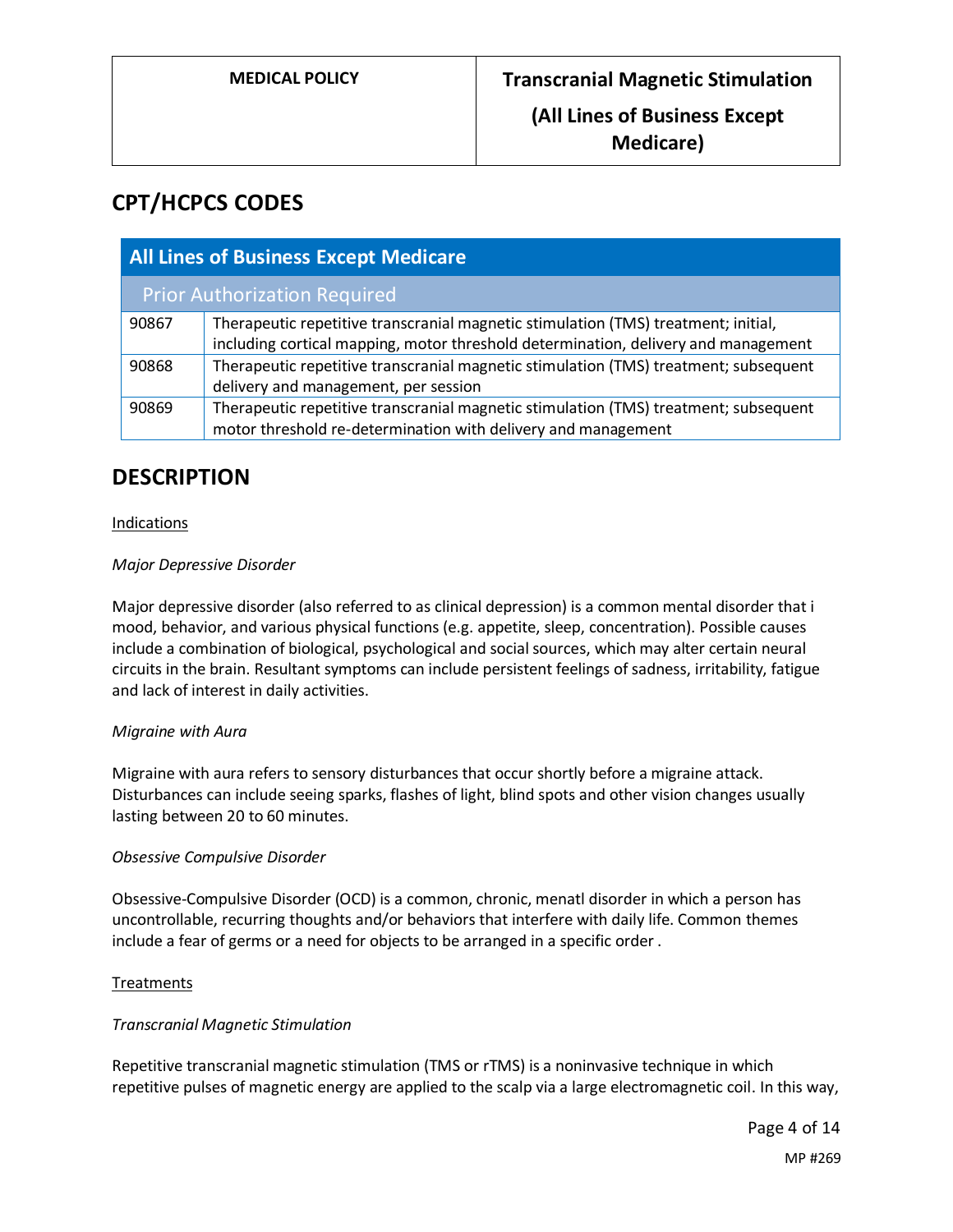**Medicare)**

the electrical current in underlying cortical tissue is modulated. The goal of rTMS is to influence activity in areas of the brain involved in mood regulation, with the goal of shortening the duration and/or severity of depressive episodes. The procedure may be used to augment current pharmacotherapy or as a primary treatment strategy. $1$ 

## *Maintenance Transcranial Magnetic Stimulation*

Maintenance therapy refers to the continual use of TMS for the treatment of depression, with the goal of preventing future depressive episodes.

# **REVIEW OF EVIDENCE**

A review of the ECRI, Hayes, Cochrane, and PubMed databases was conducted regarding the use of transcranial magnetic stimulation for the treatment of major depression disorder. Below is a summary of the available evidence identified through September 2021.

## Major Depressive Disorder

### *Systematic Reviews*

• In 2016 (updated 2021), Hayes conducted a systematic review evaluating the safety and efficacy of high-frequency left repetitive transcranial magnetic stimulation (HFL- rTMS) for treatmentresistant major depressive disorder (TRD). In total, 15 sham-controlled, randomized trials were included for review.<sup>1</sup> Sample sizes ranged from 30 to 301. Outcomes of interest included depression symptom scale scores, response rates, remission rates and adverse events. Followup ranged from 2 weeks to 6 months after the end of treatment.

Findings from 3 studies were mixed regarding rTMS as monotherapy for TRD on depression symptom scores. Patients receiving rTMS experienced response rates ranging from 15% to 50%, superior to the 0% to 12% range experienced by patients receiving sham treatments. Remission rates were also superior for rTMS patients (14% to 33% remission vs. 0% to 5.5% for the sham group.) Findings were inconsistent regarding the efficacy of rTMS as add-on therapy in medication-stable patients. Eight studies supported improved depression symptoms with rTMS, whereas 4 studies concluded that symptoms may not be improved with rTMS. Across 11 studies, response ranges were 0% to 72.7% for rTMS and 0% to 27.5% for sham treatment. Remission rates ranged from 4.5% to 54.5% for rTMS while sham-treated comparators rates ranged from 0% to 10% among 6 studies. The magnitude of difference between active and sham groups in post-treatment scores or change from baseline to posttreatment evaluation was generally small. A persistence of benefits for 1 week to 3 months was supported by findings from 4 RCTs, but relapse in responders was high in the only study to follow patients for more than 3 months. Evidence was judged insufficient to establish specific patient selection criteria for rTMS as a monotherapy or add-on therapy for treatment-resistant MDD.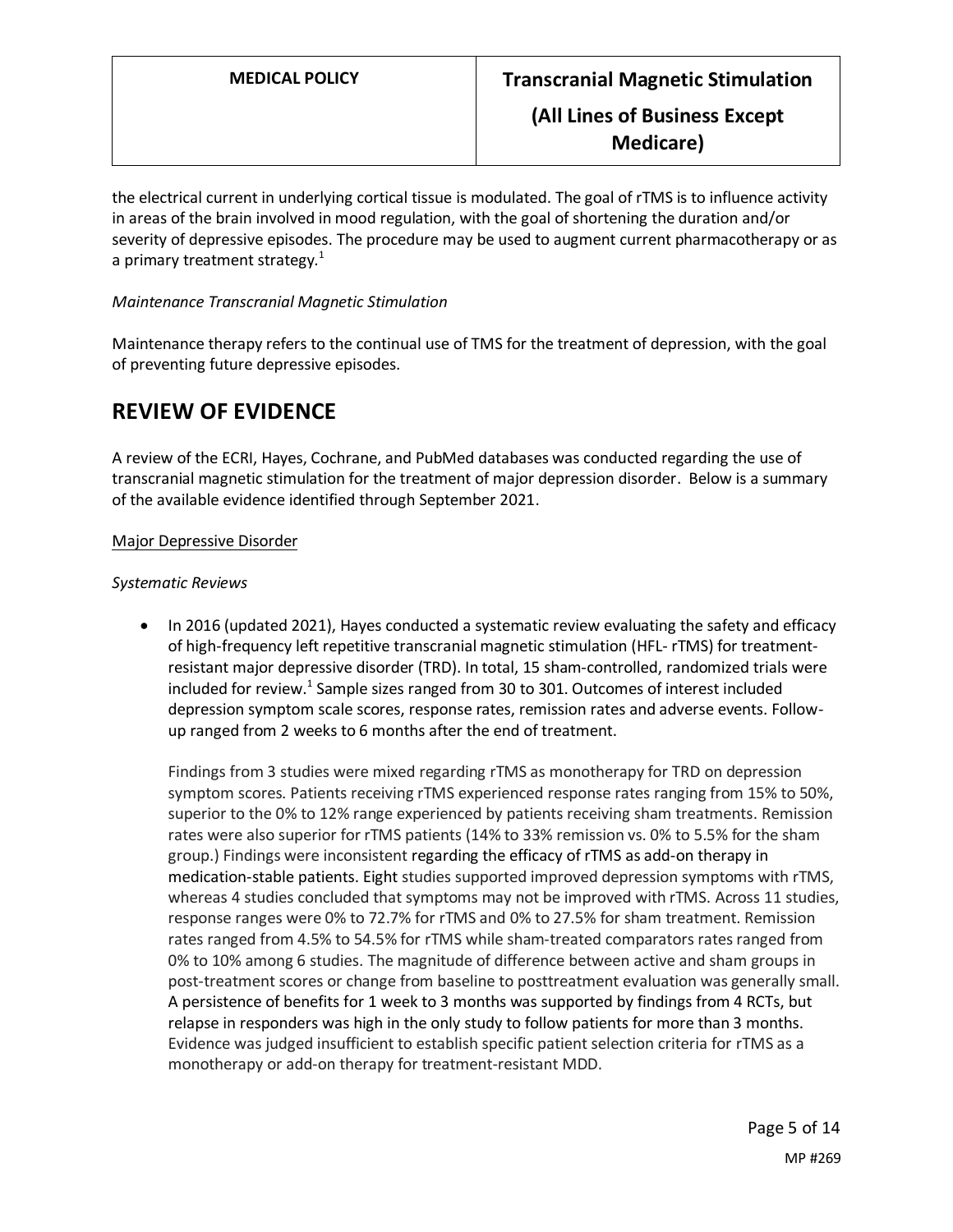Hayes assigned rTMS a "C" rating (potential but unproven benefit) for its use as either a monotherapy or add-on therapy for reducing depression symptoms in patients with treatmentresistant depression. Evidence was judged insufficient for the use of rTMS as a maintenance therapy to prevent relapse in patients who had a major depressive episode that remitted with treatment.

- In 2019, the Canadian Agency for Drugs and Technologies in Health (CADTH) published a systematic review assessing the safety, efficacy and cost-effectiveness of repetitive transcranial magnetic stimulation for the treatment of depression.<sup>2</sup> Independent investigators systematically searched the literature through May 2019, identified eligible studies, assessed study quality and extracted data. In total, three systematic reviews and 5 RCTs were included for review. Two of the systematic reviews included only sham comparators, while the third included pharmacological, electro-convulsive therapy, and sham comparators. One systematic review reported a difference in depression rating score of -3.6 points between rTMS and sham treatments. A second study reported a weighted mean difference in HDRS scores between rTMS and sham of 2.31 points in favor of rTMS. Investigators concluded that the effect of rTMS was clinically relevant in two of the three systematic reviews. On the basis of "weak evidence," the Agency recommended use of rTMS for treatment-resistant depression without endorsement of a specific protocol. Limitations of the reviewed studies' included the lack of randomization and allocation concealment, unclear reporting of statistical analyses, lack of intention-to-treat analysis, differences in baseline patient characteristics and lack of long-term follow-up.
- In 2016 (updated 2021), Hayes conducted a systematic review evaluating the safety and efficacy of high-frequency left repetitive transcranial magnetic stimulation (HFL-rTMS) versus other neurostimulation approaches for treatment-resistant depression.<sup>3</sup> For HFL-rTMS versus electroconvulsive studies (ECT), sample sizes ranged from 32 to 73 patients (314 total patients); for HFL-rTMS versus bilateral rTMS studies, sample sizes ranged from 66 to 121 patients (255 total patients). In total, 10 RCTs were included for review. Outcomes of interest included depression symptom scale scores, response rates, remission rates, and adverse events. Followup was 6 months.

The quality of studies ranged from "poor" to "fair." Findings from 6 studies were mixed regarding the comparative effectiveness of HFL-rTMS and ECT. Four studies reported no significant difference between HFL-rTMS and ECT with regard to depression symptom scores, nor did groups differ on response rates (2 studies) or remission rates (3 studies). However, 2 studies reported greater symptom improvement among ECT patients. In addition, ECT was significantly favored over HFL-rTMS for response rate (1 study) and remission rate (1 study). Findings from 3 studies comparing efficacy between HFL-rTMS versus bilateral rTMS were mixed. Two studies found no difference in symptom improvement between HFL and bilateral rTMS, while 1 study found better improvement with bilateral rTMS. Response and remission rates did not differ between HFL-rTMS and ECT in 2 studies and 1 study, respectively. However, rate of response was significantly higher among bilateral rTMS patients in 1 study, as was remission in another study. Evidence was judged insufficient to establish specific patient selection criteria. On the basis of low-quality evidence, investigators concluded that HFL-rTMS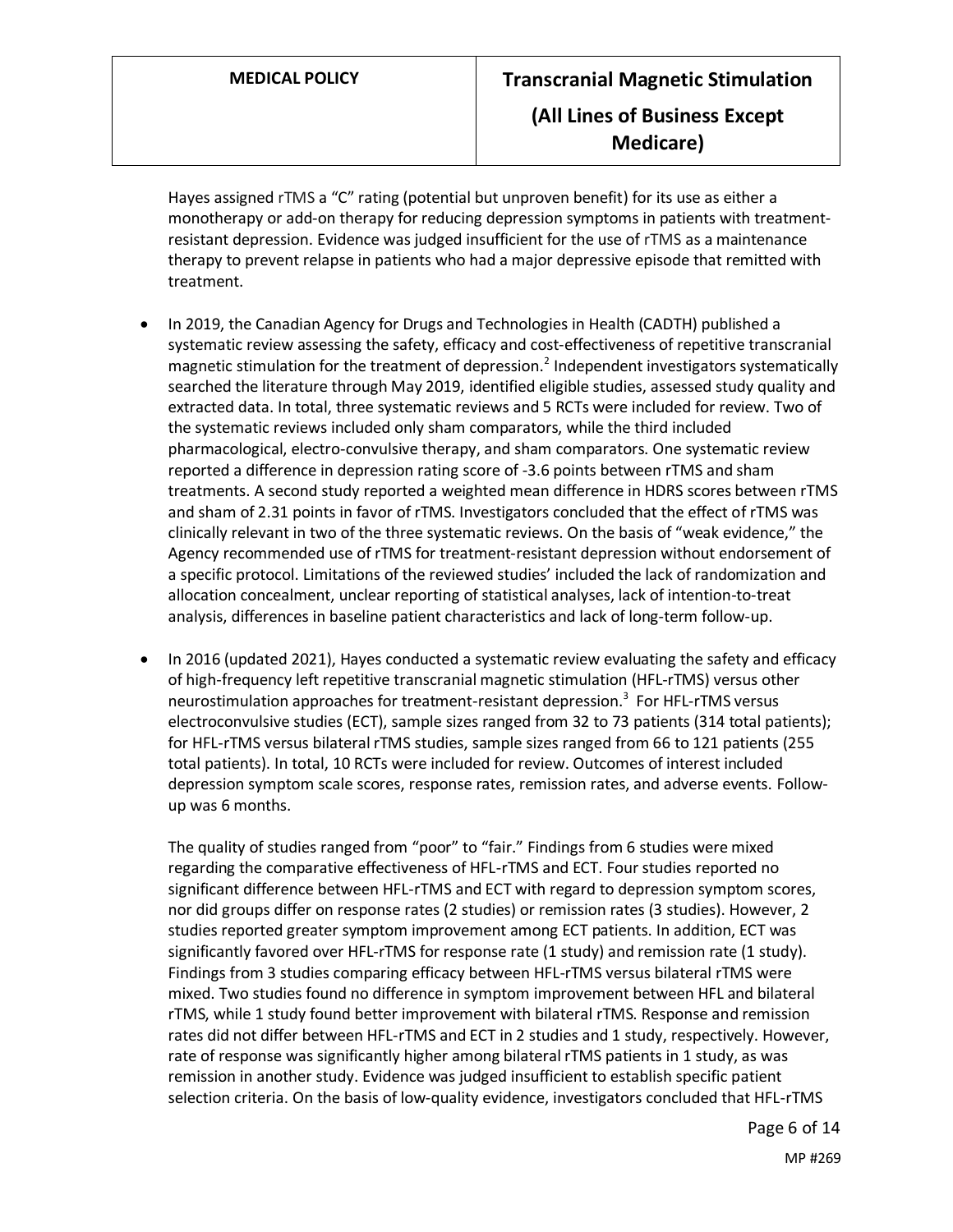may offer comparable therapeutic benefit relative to ECT and bilateral rTMS for relief of TRD as measured by symptoms of depression and achievement of treatment response and symptom remission. Hayes gave "D2" rating ("insufficient evidence") for the use of HFL-rTMS combined with ECT compared to ECT alone for the treatment of depression.

- In 2016, Health Quality Ontario conducted a systematic review assessing the safety and efficacy of repetitive transcranial magnetic stimulation for the treatment of depression.<sup>4</sup> Independent investigators systematically searched the literature through May 2019, identified eligible studies, assessed study quality and extracted data. In total, 23 RCTs comparing rTMS with sham, and six RCTs comparing rTMS with electroconvulsive therapy (ECT) were included for review. Trials of rTMS versus sham showed a significant improvement in depression scores with rTMS, although this improvement was smaller than the pre-specified clinically important treatment effect. There was a 10% absolute difference between rTMS and sham in the rates of remission or response. Risk ratios for remission and response were 2.20 and 1.72 respectively, favoring rTMS. No publication bias was detected. Trials of rTMS versus ECT showed a statistically and clinically significant difference between rTMS and ECT in favor of ECT. Investigators concluded that evidence favored ECT over rTMS. Repetitive transcranial magnetic stimulation was determined to produce a small short-term effect for improving depression in comparison with sham, but due to the lack of studies with long-term follow-up, the durability of these improvements is unclear.
- In 2014, the Washington State Health Care Authority published a systematic review addressing nonpharmacologic treatments for treatment-resistant depression.<sup>5</sup> Repetitive transcranial magnetic stimulation (rTMS) was among the evaluated treatments. Independent investigators systematically searched the literature through November 2013, identified eligible studies, assessed study quality and extracted data. Outcomes of interest included treatment response, remission, depression severity, functional status, and quality of life. In total, 15 systematic reviews, 23 RCTs, 1 post-hoc analysis of RCTSs and 3 economic evaluations were included for review. Evidence from 5 low-quality RCTs suggested that rTMS may be as effective as electroconvulsive therapy under certain circumstances, but not under others. On the basis of low-quality evidence, investigators concluded that there was no significant difference between rTMS and sham stimulation. Nonetheless, the overall body of evidence was judged to be consistent with regard to direction of the results and authors stated that rTMS may serve primarily to accelerate recovery. Optimal treatment parameters were not identified for the use of rTMS, and no "moderate" or "high" quality evidence established an association between the treatment effect of rTMS and patient characteristics.

### *Non-Covered Treatments*

### Maintenance Therapy

In 2014, Dunner and colleagues evaluated the safety and efficacy of rTMS maintenance therapy for patients with treatment-resistant depression.<sup>6</sup> In total, 205 patients across 42 sites were assessed at 12month follow-up. Of these 205, 120 patients (58%) had met the Inventory of Depressive Symptoms-Self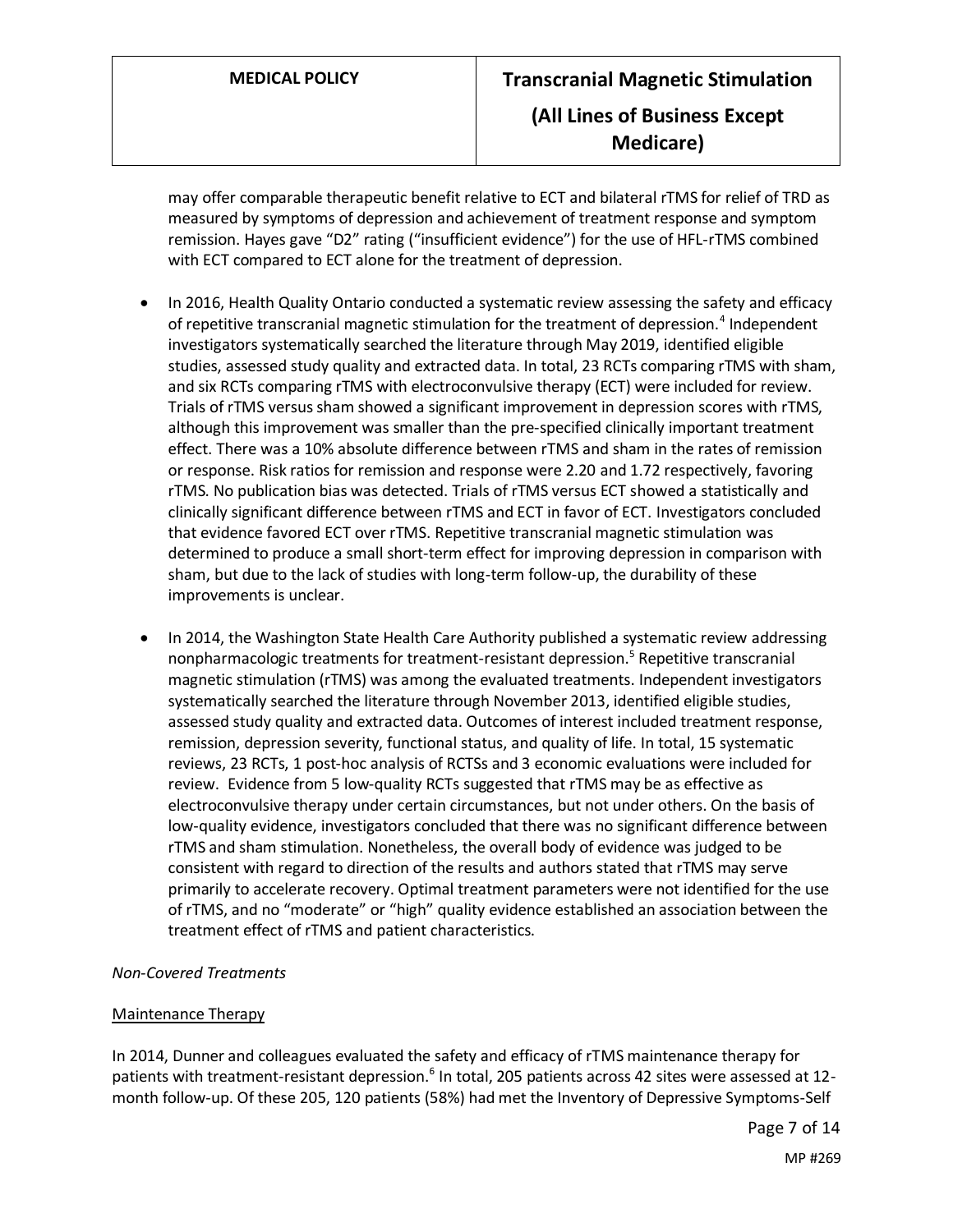Report response or remission criteria at the end of treatment. Ninety-three (36.2%) of the 257 patients who enrolled in the follow-up study received additional rTMS (mean, 16.2 sessions). Seventy-five (62.5%) of the 120 patients who met response or remission criteria at the end of the initial treatment phase (including a 2-month taper phase) continued to meet response criteria at 1-year follow-up. Investigators concluded that maintenance TMS leads to significant reductions in depressive symptoms at but called for additional research to validate findings.

## Obsessive Compulsive Disorder

- In 2021, ECRI conducted an evidence review assessing the safety and efficacy of TMS for the treatment of adults with obsessive-compulsive disorder (OCD).<sup>7</sup> Evidence from a systematic review (SR) with meta-analysis of 26 very small randomized controlled trials (RCTs) and 3 additional RCTs indicated TMS (different protocols, frequencies, and brain targets) improves OCD symptoms in the short term (up to 4-weeks post-treatment) more than sham stimulation for some patients with OCD whose condition has not responded to drug therapies. Authors determined that the studies assessed too few patients to determine whether benefits are maintained after 6 or more weeks of treatment. Studies in the SR were also judged as having assessed too few patients per stimulation frequency and intensity in relation to brain target location to be conclusive on optimal treatment regimens. Authors concluded that evidence supporting TMS for the treatment of OCD was "inconclusive" and that large, multicenter RCTs with at least 6-month follow-up are required to confirm these findings treatment parameters.<sup>7</sup>
- In 2019 (updated 2021), Hayes conducted a systematic review assessing the safety and efficacy of repetitive transcranial magnetic stimulation (rTMS) for the treatment of obsessivecompulsive disorder (OCD). $^8$  In total, 13 RCTs and 1 crossover study were included for review. Sample sizes ranged from 21 to 60 patients; follow-up was recorded at 12 weeks following the end of treatment. The primary outcome of interest was the improvement in scores on various obsessive compulsive scales (e.g. Y-BOCS) rating scales.

Results from 8 trials favored rTMS over sham for improvements in depression rating scale scores from baseline to end of treatment or 12-week follow-up. The remaining 6 studies reported either mixed results, or no significant difference findings between treatment groups. Of 6 studies that evaluated clinically meaningful reduction in depression rating scale score, 2 studies reported that significantly greater numbers of patients in the rTMS group achieved clinically meaningful reductions, 2 studies reported that more patients in the rTMS group achieved clinically meaningfully improvement. It is unclear, however, if this difference was statistically significant. Two studies found no differences in the number of patients achieving clinically meaningful improvement. Findings were similar between both high- and low-frequency treatments.

The overall quality of evidence was assessed as "low." Limitations included the lack of follow-up beyond 3 months, questions regarding the effectiveness of rTMS over sham treatment, heterogeneous patient characteristics and treatment parameters, mixed findings and a lack of comparative effectiveness data. Additional uncertainty remains regarding optimal treatment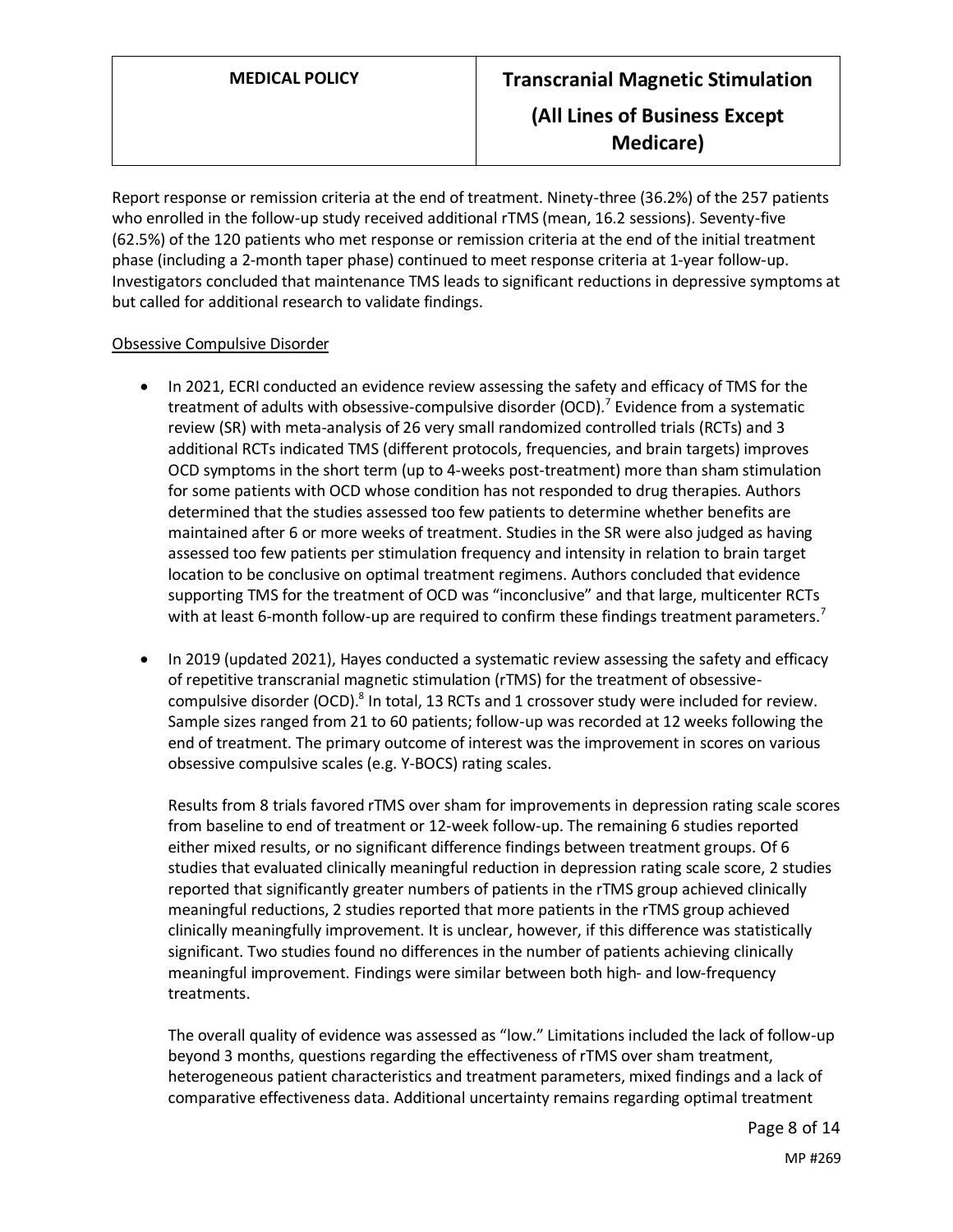**Medicare)**

parameters and patient selection criteria. Hayes ultimately assigned a "C" rating (potential but unproven benefit) for the use of rTMS as an add-on therapy for patients with OCD who have had inadequate responses to at least one prior treatment. Evidence was judged "insufficient" to support the use of rTMS as a monotherapy for OCD.

### Migraine with Aura

Several recent systematic reviews have assessed the safety and efficacy of transcranial magnetic stimulation for the treatment of migraine with aura.<sup>9-11</sup> While results indicate that rTMS leads to reductions in headache frequency, duration, intensity and functional impairments, each study called for additional high-quality RCTs with standardized protocols in order to validate treatment effects.

## **CLINICAL PRACTICE GUIDELINES**

## National Network of Depression Centers/American Psychiatric Association

In 2018, the National Network of Depression Centers and American Psychiatric Association published consensus recommendations for the clinical application of repetitive transcranial magnetic stimulation ( $rTMS$ ) in the treatment of depression.<sup>12</sup> On the basis of a systematic review of evidence and expert opinion, investigators issued the following recommendations:

- The expert opinion is that rTMS is appropriate as a treatment in patients with MDD even if the patient is medication resistant or has significant comorbid anxiety.
- There is no one recommended maintenance antidepressant strategy for patients after a beneficial rTMS acute course. Rather, it is recommended that the following available evidencebased antidepressant strategies be used after successful acute rTMS treatment: repeat rTMS, pharmacotherapy, manualized psychotherapy, exercise and combination of those treatments. Further research is needed to develop evidenced-based antidepressant maintenance strategies following acute clinical benefits with rTMS.
- Regarding allowable psychotropic medications during TMS treatment the consensus statement indicates that the safety guidelines for rTMS were determined in study participants who were largely free of antidepressant medications. While it is possible that psychotropic medication can affect the motor threshold, there are no known absolute contraindications to psychotropic medication usage during rTMS.
- FDA approval of rTMS is limited to adults with MDD. However, there is evidence of safe therapeutic use and clinical benefit of rTMS in adolescents with mood disorders, women with perinatal depression and other neuropsychiatric disorders including bipolar disorder, panic disorder, obsessive-compulsive disorder, depersonalization disorder, posttraumatic stress disorder and schizophrenia. However, there is insufficient evidence to support routine clinical rTMS use in these populations.
- The rTMS prescriber should be a clinician with prescriptive privileges who is knowledgeable about, trained, and credentialed in rTMS. Such training should include proficiency in all aspects of the rTMS procedure. Each service should develop its own policy regarding how many times a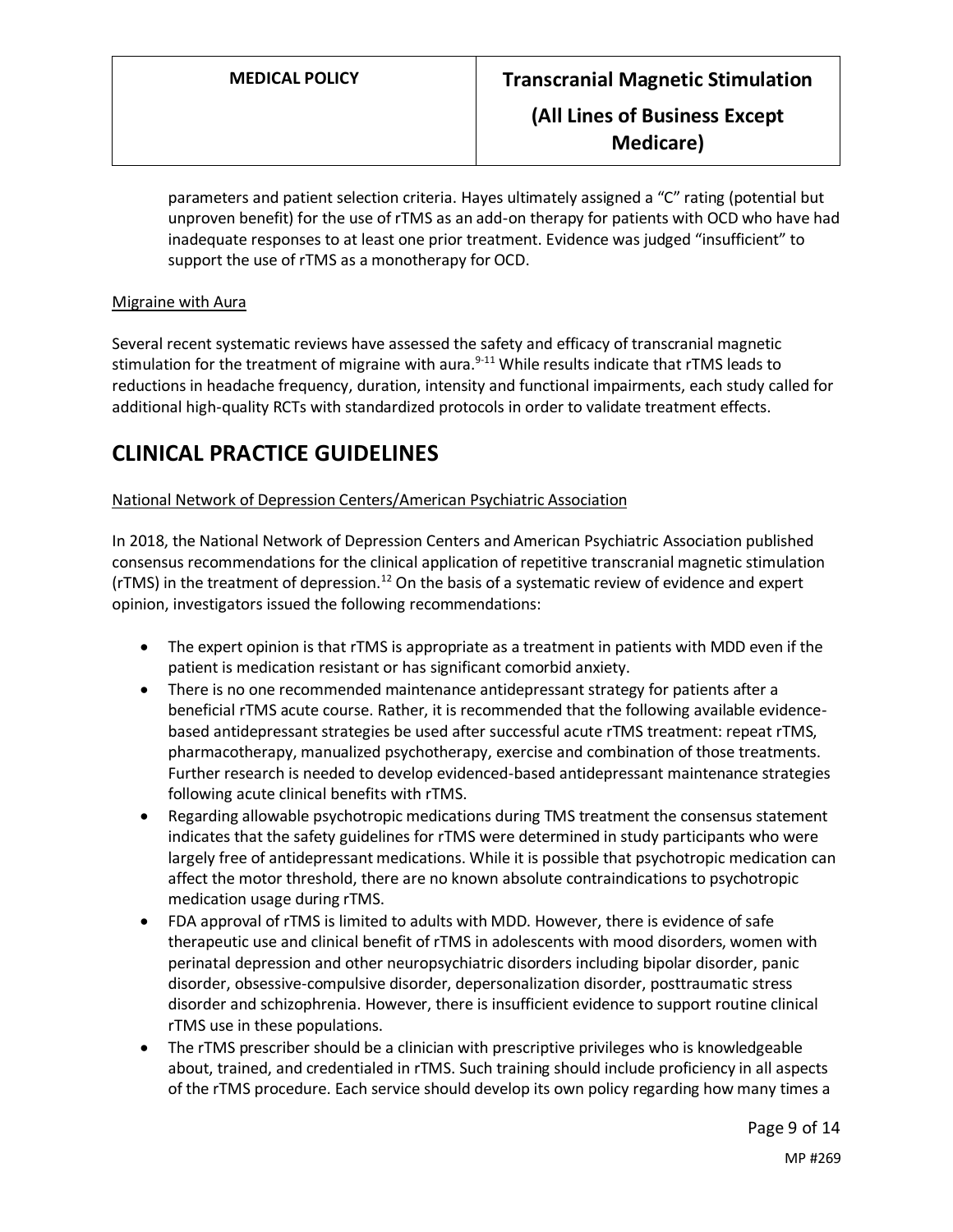prescriber must obtain motor threshold or treat a patient before recredentialing of that prescriber.

- The TMS device operator should be a clinical professional who independently administers rTMS under the supervision of the rTMS prescriber. The operator should be trained in assessing the MT and administering the treatment. At all times, the TMS device operator monitors the patient during treatment administration, especially for adverse events, and ensures contact between the TMS coil and the patient's scalp. The operator should be trained to understand evidence of cortical excitation (ie, movements in the hand during the procedure) and be proficient in managing a potential seizure. The operator must also be able to independently make routine adjustments (eg, move the TMS coil) and have specific guidelines as to when to contact the rTMS prescriber.
- Examples of TMS device operators include certified medical assistants, medical technicians with relevant experience, physician assistants, and nurses. If the TMS clinical practice is governed within a hospital setting, the TMS device operator should be approved by the hospital bylaws.

## Department of Veterans Affairs/Department of Defense (VA/DoD)

In 2016, the VA/DoD published a clinical practice guideline addressing the management of major depressive disorder.<sup>13</sup> On the basis of weak evidence, investigators suggested offering treatment with repetitive transcranial magnetic stimulation (rTMS) for treatment during a major depressive episode in patients with treatment-resistant major depressive disorder.

### National Institute for Health and Care Excellence (NICE)

### *Obsessive Compulsive Disorder*

In 2020, the NICE published clinical practice guidelines addressing TMS for the treatment of obsessivecompulsive disorder (OCD). Authors stated that evidence supporting the efficacy of TMS for the treatment of OCD is "inadequate in quantity and quality" and that the procedure should only be used in the context of research. $^{14}$ 

### *Depression*

In 2015, the NICE published an interventional procedures guidance addressing transcranial direct magnetic stimulation for the treatment of depression.<sup>15</sup> Investigators made the following recommendations:

- The evidence on repetitive transcranial magnetic stimulation for depression shows no major safety concerns. The evidence on its efficacy in the short-term is adequate, although the clinical response is variable. Repetitive transcranial magnetic stimulation for depression may be used with normal arrangements for clinical governance and audit.
- During the consent process, clinicians should, in particular, inform patients about the other treatment options available, and make sure that patients understand the possibility the procedure may not give them benefit.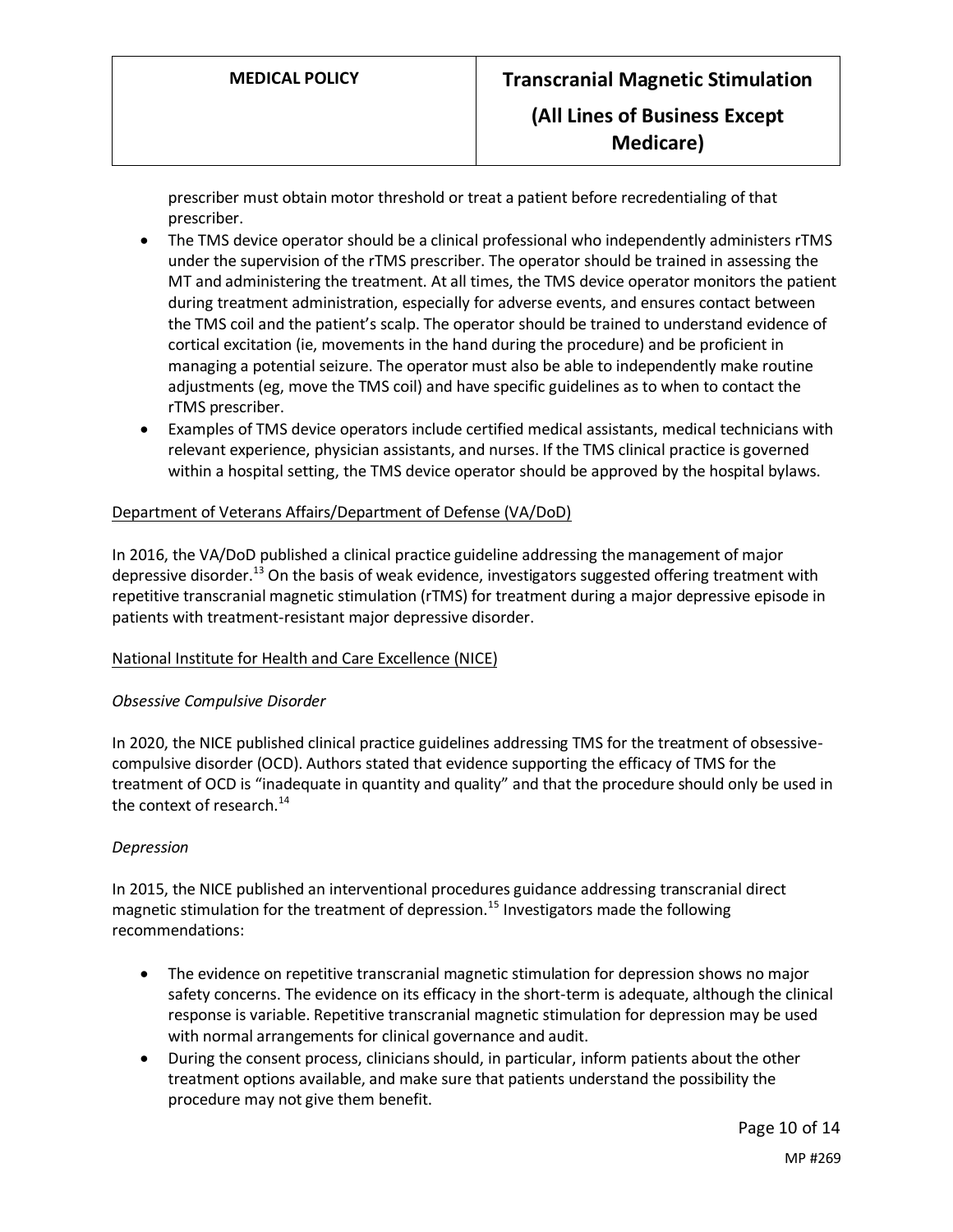• NICE encourages publication of further evidence on patient selection, details of the precise type and regime of stimulation used, the use of maintenance treatment and long-term outcomes.

### American Psychiatric Association (APA)

In 2015, the APA published a practice guideline for the treatment of patients with major depressive disorder. Authors stated that repetitive TMS may be considered, although with less evidence to support relative electroconvulsive therapy.

## <span id="page-10-0"></span>**POLICY SUMMARY**

Low-quality but consistent evidence supports the use of (repetitive) transcranial magnetic stimulation (TMS) for the treatment of major depressive disorder. At 6-month follow-up, data indicate that TMS patients experience superior response and remission rates relative to patients undergoing sham therapy, and comparable rates to patients undergoing other forms of neurostimulation. Specific patient selection criteria for TMS as a monotherapy, or add-on therapy, remain unclear, although an emerging consensus holds that providers should consider TMS for patients who have failed to respond to at least two anti-depressant medication trials. Despite a lack of studies with long-term follow-up, 4 evidencebased clinical practice guidelines also recommend the use of TMS.

# **INSTRUCTIONS FOR USE**

Company Medical Policies serve as guidance for the administration of plan benefits. Medical policies do not constitute medical advice nor a guarantee of coverage. Company Medical Policies are reviewed annually and are based upon published, peer-reviewed scientific evidence and evidence-based clinical practice guidelines that are available as of the last policy update. The Companies reserve the right to determine the application of Medical Policies and make revisions to Medical Policies at any time. Providers will be given at least 60-days' notice of policy changes that are restrictive in nature.

The scope and availability of all plan benefits are determined in accordance with the applicable coverage agreement. Any conflict or variance between the terms of the coverage agreement and Company Medical Policy will be resolved in favor of the coverage agreement.

## **REGULATORY STATUS**

## Food and Drug Administration (FDA)

Several transcranial magnetic stimulation devices have received FDA clearance. This list may not be comprehensive. Please refer to the FDA's 510(k) Premarket Notification [website](https://www.accessdata.fda.gov/scripts/cdrh/cfdocs/cfPMN/pmn.cfm) using product code "OBP." $16$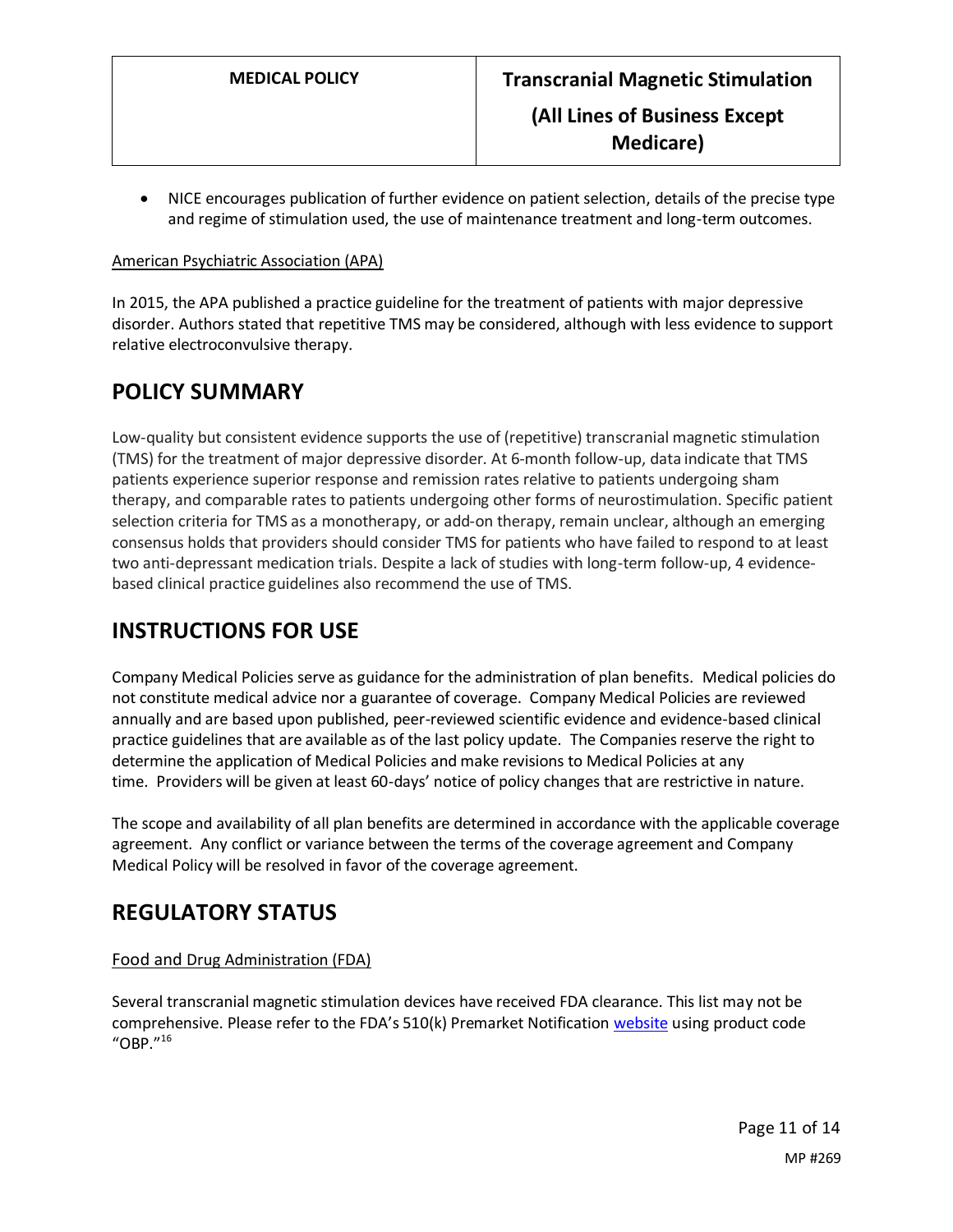## **(All Lines of Business Except Medicare)**

#### *Major Depressive Disorder*

- Brainsway H-Coil Deep TMS System
- Neurostar TMS Therapy
- Horizon 3.0 TMS Therapy
- MagVita TMS Therapy System w/Theta Burst Stimulation
- Nextstim Navigated Brain Therapy (NBT) System 2
- Rapid2 Therapy System
- Neurosoft TMS

#### *Obsessive Compulsive Disorder*

• Brainsway Deep Transcranial Magnetic Stimulation System

#### *Migraine with Aura*

- Cerena Transcranial Magnetic Stimulator (TMS) Device
- SpringTMS®

### Mental Health Parity Statement

Coverage decisions are made on the basis of individualized determinations of medical necessity and the experimental or investigational character of the treatment in the individual case. In cases where medical necessity is not established by policy for specific treatment modalities, evidence not previously considered regarding the efficacy of the modality that is presented shall be given consideration to determine if the policy represents current standards of care.

## **REFERENCES**

- 1. Hayes Inc. High-Frequency Left Repetitive Transcranial Magnetic Stimulation For Treatment-Resistant Major Depressive Disorder. [https://evidence.hayesinc.com/report/dir.tran0015.](https://evidence.hayesinc.com/report/dir.tran0015) Published 2016 (updated 2021). Accessed 10/11/2021.
- 2. Pohar R, Farrah K. Repetitive Transcranial Magnetic Stimulation for Patients with Depression: A Review of Clinical Effectiveness, Cost-Effectiveness and Guidelines–An Update. 2019
- 3. Hayes Inc. Comparative Effectiveness Review Of High-Frequency Left Repetitive Transcranial Magnetic Stimulation Versus Other Neurostimulation Approaches To Treatment-Resistant Depression. [https://evidence.hayesinc.com/report/dir.txresistantdepression3825.](https://evidence.hayesinc.com/report/dir.txresistantdepression3825) Published 2016 (updated 2021). Accessed 10/11/2021.
- 4. Ontario HQ. Repetitive transcranial magnetic stimulation for treatment-resistant depression: a systematic review and meta-analysis of randomized controlled trials. *Ontario health technology assessment series.* 2016;16(5):1
- 5. Washington State Health Care Authority. Nonpharmacologic Treatments for Treatment-Resistant Depression.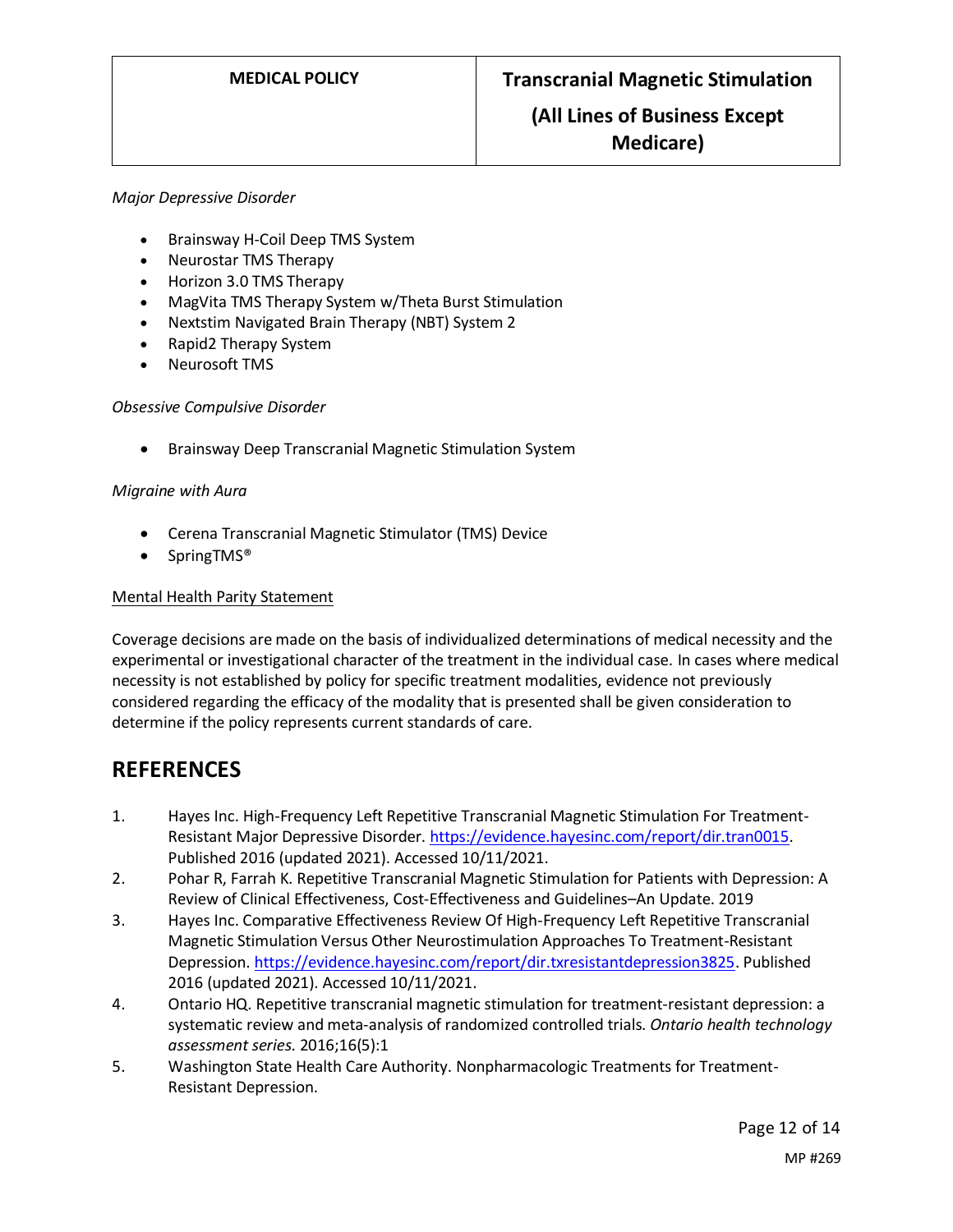[https://www.hca.wa.gov/assets/program/TRD\\_final\\_report\\_022114\[1\].pdf.](https://www.hca.wa.gov/assets/program/TRD_final_report_022114%5b1%5d.pdf) Published 2014. Accessed 10/11/2021.

- 6. Dunner DL, Aaronson ST, Sackeim HA, et al. A multisite, naturalistic, observational study of transcranial magnetic stimulation for patients with pharmacoresistant major depressive disorder: durability of benefit over a 1-year follow-up period. *The Journal of clinical psychiatry.*  2014;75(12):1394-1401
- 7. ECRI Institute. Transcranial Magnetic Stimulation for Treating Adults with Obsessive-compulsive Disorder[. https://www.ecri.org/components/Hotline/Pages/210287.aspx.](https://www.ecri.org/components/Hotline/Pages/210287.aspx) Published 2021. Accessed 10/11/2021.
- 8. Hayes Inc. Transcranial Magnetic Stimulation For The Treatment Of Obsessive-Compulsive Disorder[. https://evidence.hayesinc.com/report/dir.tmstimocd4577.](https://evidence.hayesinc.com/report/dir.tmstimocd4577) Published 2019 (updated 2021). Accessed 10/11/2021.
- 9. Feng Y, Zhang B, Zhang J, Yin Y. Effects of Non‐invasive Brain Stimulation on Headache Intensity and Frequency of Headache Attacks in Patients With Migraine: A Systematic Review and Meta‐ Analysis. *Headache: The Journal of Head and Face Pain.* 2019;59(9):1436-1447
- 10. Stilling JM, Monchi O, Amoozegar F, Debert CT. Transcranial magnetic and direct current stimulation (TMS/tDCS) for the treatment of headache: a systematic review. *Headache: The Journal of Head and Face Pain.* 2019;59(3):339-357
- 11. Lan L, Zhang X, Li X, Rong X, Peng Y. The efficacy of transcranial magnetic stimulation on migraine: a meta-analysis of randomized controlled trails. *The journal of headache and pain.*  2017;18(1):86
- 12. McClintock SM, Reti IM, Carpenter LL, et al. Consensus Recommendations for the Clinical Application of Repetitive Transcranial Magnetic Stimulation (rTMS) in the Treatment of Depression. *J Clin Psychiatry.* 2018;79(1)
- 13. Department of Veterans Affairs. VA/DoD Clinical Practice Guideline for the Management of Major Depressive Disorder. [https://www.healthquality.va.gov/guidelines/MH/mdd/VADoDMDDCPGFINAL82916.pdf.](https://www.healthquality.va.gov/guidelines/MH/mdd/VADoDMDDCPGFINAL82916.pdf) Published 2016. Accessed 10/11/2021.
- 14. National Institute for Health and Care Excellence. Transcranial magnetic stimulation for obsessive-compulsive disorder. [https://www.nice.org.uk/guidance/ipg676.](https://www.nice.org.uk/guidance/ipg676) Published 2020. Accessed 10/11/2021.
- 15. National Institute for Health and Care Excellence. Repetitive transcranial magnetic stimulation for depression. [https://www.nice.org.uk/guidance/ipg542.](https://www.nice.org.uk/guidance/ipg542) Published 2015. Accessed 10/11/2021.
- 16. U.S. Food and Drug Administration. 510(k) Premarket Notification Product Code OBP. [https://www.accessdata.fda.gov/scripts/cdrh/cfdocs/cfPMN/pmn.cfm.](https://www.accessdata.fda.gov/scripts/cdrh/cfdocs/cfPMN/pmn.cfm) Published 2021. Accessed 10/11/2021.
- 17. U.S. Food and Drug Administration. Brainsway Deep Transcranial Magnetic Stimulation System. [https://www.accessdata.fda.gov/cdrh\\_docs/reviews/DEN170078.pdf.](https://www.accessdata.fda.gov/cdrh_docs/reviews/DEN170078.pdf) Published 2017. Accessed 8/5/2020.
- 18. U.S. Food and Drug Administration. Neurostar TMS Therapy System. [https://www.accessdata.fda.gov/cdrh\\_docs/pdf16/K161519.pdf.](https://www.accessdata.fda.gov/cdrh_docs/pdf16/K161519.pdf) Published 2016. Accessed 8/5/2020.